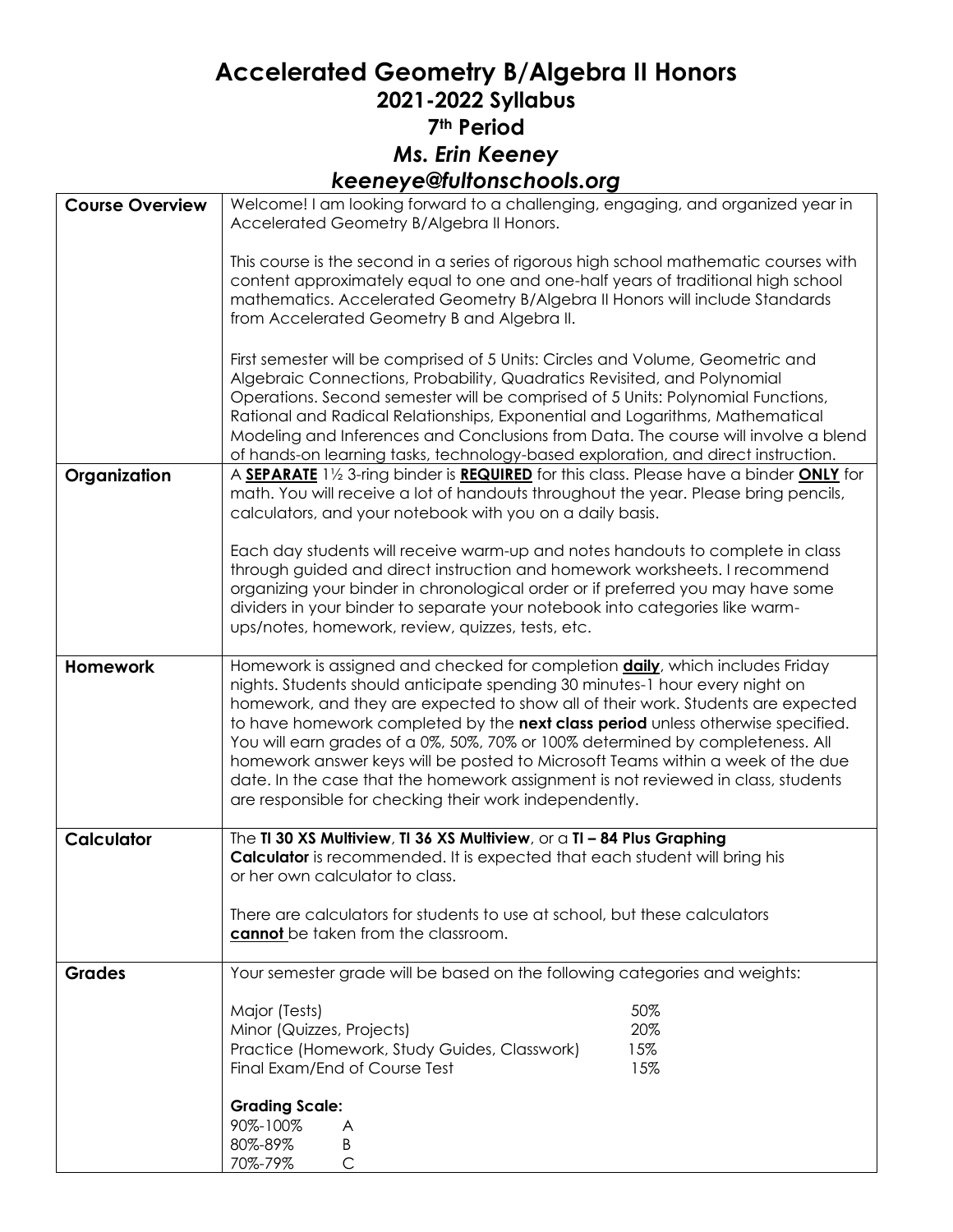|                                     | F<br>Below 70%<br>*This grading is subject to change based on TRMS/county-wide policies and students<br>and parents will be notified if so.                                                                                                                                                                                                                                                                                                                                                                                                                                                   |
|-------------------------------------|-----------------------------------------------------------------------------------------------------------------------------------------------------------------------------------------------------------------------------------------------------------------------------------------------------------------------------------------------------------------------------------------------------------------------------------------------------------------------------------------------------------------------------------------------------------------------------------------------|
| <b>Textbook</b>                     | Geometry, Glencoe ISBN: 13978-0-07-663929-8<br>Algebra II, Glencoe ISBN: 13978-0-07-663929-9<br>The textbook can be accessed through Classlink. Once logged in, select the<br>McGraw Hill icon, click on the cover of your textbook, then select eBook.                                                                                                                                                                                                                                                                                                                                       |
|                                     | Physical copies of textbooks are available upon request. Students are <i>financially</i><br>responsible for all books issued by TRMS. Textbooks may not be left in classrooms and<br>teachers are not responsible for the whereabouts of your book. The copy which was<br>issued must be turned in at the end of the course. You will not receive credit for<br>turning in another student's book and may not turn in replacement books. The cost<br>of replacement will be assessed to any student that fails to turn in the book they<br>were issued or turns in a damaged book.            |
| <b>Make-up Work</b>                 | It is the student's responsibility to contact the teacher to request make-up work. This<br>contact should be made on the day the student returns to school or by email on the<br>day of the absence. Make-up work must be completed within the time specified by<br>the teacher. All class notes and homework assignments will be posted on Microsoft<br>Teams.                                                                                                                                                                                                                               |
| <b>Extra Help</b>                   | I strongly urge you to ask for help the moment you experience difficulties. Math<br>builds upon itself - if you do not understand something today, you will not<br>understand tomorrow's lesson without help. I am available for extra help during<br>homeroom time on most Mondays, Tuesdays, and Fridays. Students will need to ask<br>for a pass beforehand to come during one of these days/times. Do not wait until the<br>last minute before a test! The best way you can help me help you is by identifying<br>what you do not understand and asking regular and thoughtful questions. |
| <b>Tardies</b>                      | Instruction occurs from bell to bell. Students are expected to be on time every day.<br>School policies regarding tardiness and unexcused absences will be strictly followed.                                                                                                                                                                                                                                                                                                                                                                                                                 |
| <b>Provision for</b>                | Provision for Improving Grades - School Board Policy IHA                                                                                                                                                                                                                                                                                                                                                                                                                                                                                                                                      |
| Improving<br><b>Grades</b>          | All students will have one (1) opportunity each nine weeks to redo/retake one (1)<br>major assignment/assessment.                                                                                                                                                                                                                                                                                                                                                                                                                                                                             |
| (Recovery Policy)                   | Eligibility for a redo/retake is for students who receive a 79 or below on a<br>specific major assignment/assessment.<br>Students are eligible to earn a replacement grade on a redo/retake no higher                                                                                                                                                                                                                                                                                                                                                                                         |
|                                     | than 79.<br>Student redo/retakes must be completed before the next major<br>$\bullet$<br>assignment/assessment is given or five school days before the end of a marking<br>period if there is not another major assignment/assessment given (exceptions<br>can be made for students who have excused absences during this five-day<br>window).                                                                                                                                                                                                                                                |
| <b>Class</b><br><b>Expectations</b> | Students will respect not only the teacher but also themselves, their peers, and<br>$\bullet$<br>school property.<br>Students will be in assigned seat when the bell rings with materials out ready to<br>$\bullet$<br>begin class.<br>Cell phones will be put away and off at all times.<br>$\bullet$<br>No food or drink other than water in the classroom.<br>$\bullet$                                                                                                                                                                                                                    |